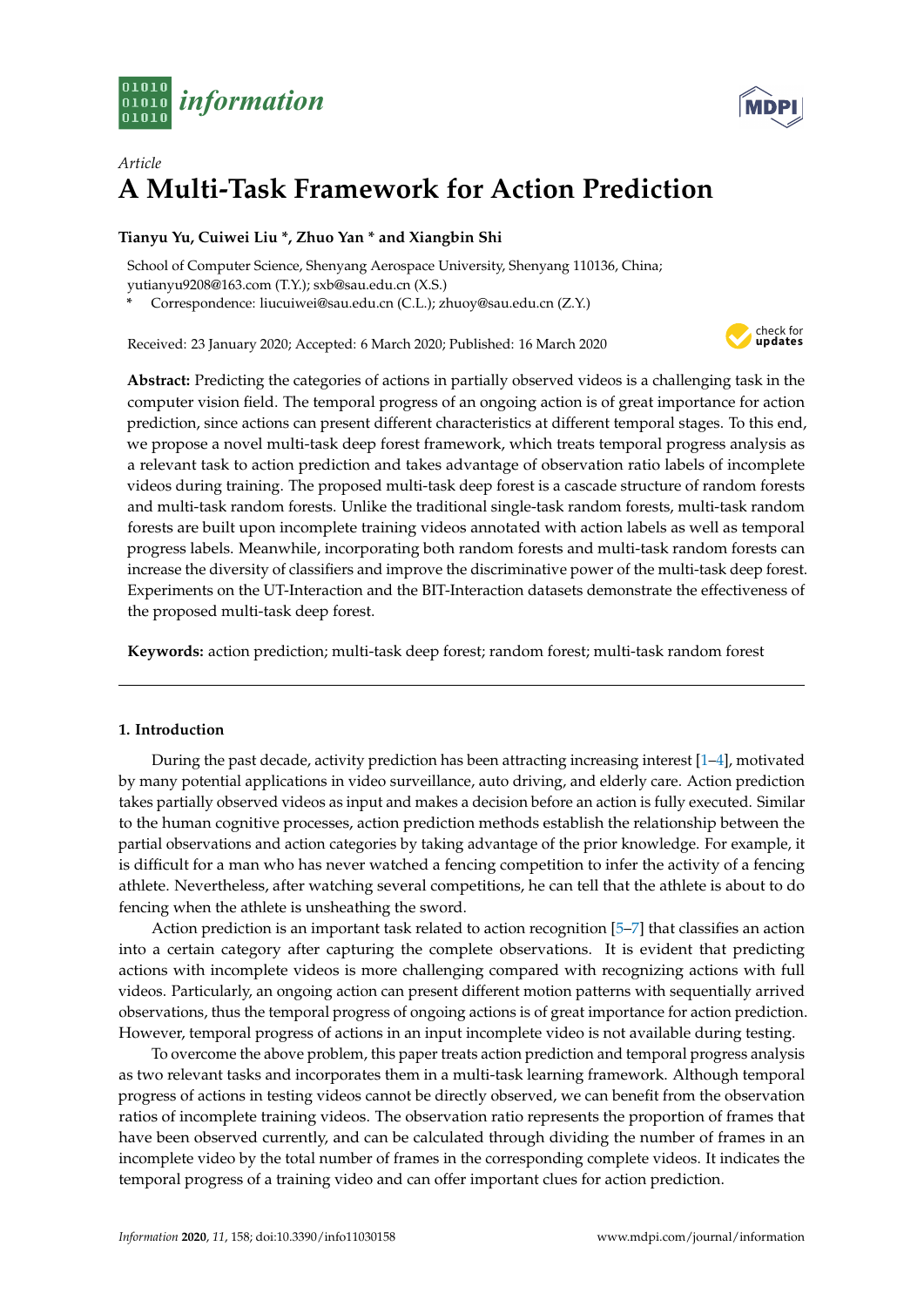We present a novel Multi-Task Deep Forest (MTDF) framework inspired by the success of gcForest [\[8\]](#page-10-4). As shown in Figure [1,](#page-1-0) the proposed MTDF is a cascade structure of single-task Random Forests (RF) [\[9\]](#page-10-5) and Multi-Task Random Forests (MTRF). Each level of the cascade exploits two RFs and two MTRFs to learn mid-level features of an input incomplete video. The mid-level features and the original video feature are concatenated to obtain an augmented representation, which is the input of the next level. The final decision of the action category is made upon the mid-level features of the last level. In the proposed MTDF, two kinds of forests (i.e., RF and MTRF) are employed to enhance the diversity so that the ensemble of multiple forests can learn discriminative mid-level features better. Unlike the traditional single-task RF, our MTRF consists of multiple multi-task decision trees that are built upon samples annotated with both action labels and observation ratio labels indicating the temporal progress of actions. A multi-task decision tree jointly deals with the action prediction task and the temporal progress recognition task. Specifically, in the construction of a multi-task decision tree, one type of labels is randomly selected for node split.

<span id="page-1-0"></span>

**Figure 1.** Overview of the proposed multi-task deep forest.

The structure of the paper is as follows. A brief summary of the relevant literature is presented in Section [2.](#page-1-1) Section [3](#page-2-0) gives a fine description of the proposed multi-task deep forest framework and explains how to construct a multi-task random forest in detail. Experimental study of the proposed method is shown in Section [4,](#page-6-0) and Section [5](#page-9-0) summarizes the conclusions and future work.

### <span id="page-1-1"></span>**2. Related Work**

In recent years, human action prediction has become a hot topic in computer vision, and the main task is to recognize the action category before it is fully executed. Ryoo [\[1\]](#page-10-0) proposed the definition of action prediction in 2011. He presented integral bag-of-words (IBOW) and dynamic bag-of-words (DBOW) to deal with the action prediction problem. IBOW analyzes the status of ongoing actions from video streams, while DBOW considers the sequential structures of human action. Cao et al. [\[2\]](#page-10-6) formulated action prediction task as a posterior-maximization problem by using spatiotemporal features of segments. They applied sparse coding on calculating the likelihood of each temporal stage. Lan et al. [\[3\]](#page-10-7) proposed a hierarchical representation that describes human movements at different levels and developed a max-margin framework for prediction. Kong et al. [\[4\]](#page-10-1) proposed a multi-scale discriminative model incorporating local and global temporal dynamics of actions. Wang et al. [\[10\]](#page-10-8) achieved action prediction by matching a test incomplete video with training complete action videos. Considering the characteristics of action prediction, they improved generalized time warping [\[11\]](#page-10-9) and presented temporally-weighted generalized time warping method that aims to align an incomplete action sequence at an early stage.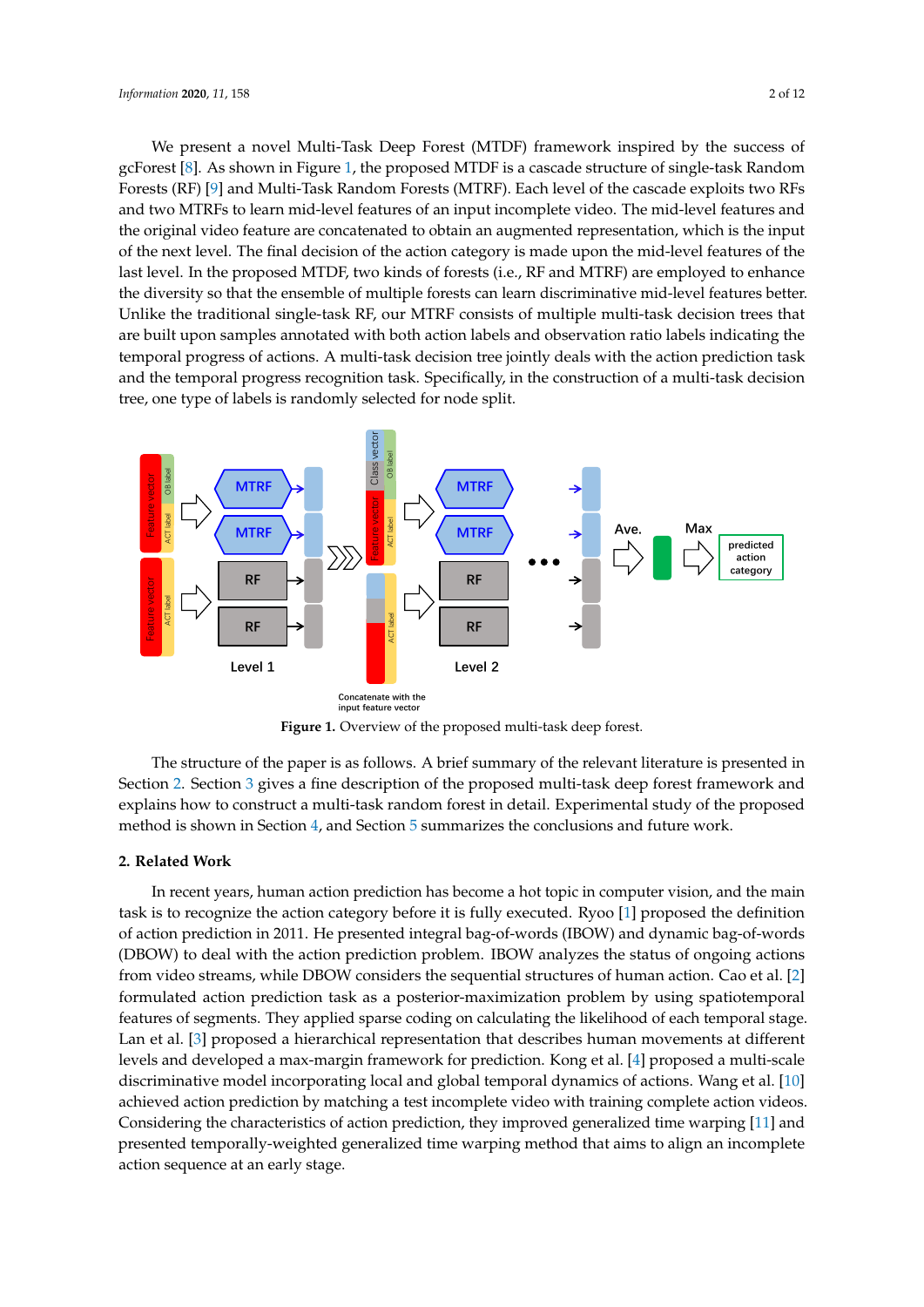Meanwhile, deep learning methods are widely used to tackle complicated learning tasks in recent years. Ma et al. [\[12\]](#page-10-10) employed LSTM for action prediction and added ranking losses in LSTM training procedure. Kong et al. [\[13\]](#page-10-11) proposed deep sequential context networks, which learns from fully-executed actions to supplement the missing effective features of partial videos. Singh et al. [\[14\]](#page-11-0) presented an integrated detection network to process optical flow images for early action prediction and localization. Wang et al. [\[15\]](#page-11-1) and Kong et al. [\[16\]](#page-11-2) predicted actions by using different types of adversarial networks, the former put both partial videos and complete videos into the Generative Adversarial Network (GAN) to get the simulative enhanced features, and the latter used a feature generator to generate representative and discriminative features. Based on 3D skeleton sequences, Liu et al. [\[17\]](#page-11-3) proposed a scale selection network composed of a dilated convolutional network and an activation sharing scheme. Schydlo et al. [\[18\]](#page-11-4) applied an encoder–decoder recurrent neural network for predicting multiple and variable-length sequences, and introduced simultaneous prediction for this problem.

Recently, Zhou et al. [\[8\]](#page-10-4) proposed the multi-Grained Cascade Forest (gcForest), which utilized two random forests [\[9\]](#page-10-5) and two complete random forests [\[19\]](#page-11-5) in each level of cascade. In addition, the gcForest has much fewer hyper-parameters than classical deep neural networks. The model complexity benefits from the performance evaluation mechanism, which means it can perform well even when the input data are on a small-scale. Inspired by the gcForest, we design a novel multi-task deep forest framework for action prediction. Due to the observation that actions present different characteristics at different stages, we believe that the observation ratio of videos can provide important cues for action prediction. Accordingly, our multi-task deep forest framework treats action prediction and temporal progress analysis as two relevant tasks, and is trained on incomplete videos annotated with both the action label and the observation ratio label.

#### <span id="page-2-0"></span>**3. Materials and Methods**

Constructions of Multi-Task Deep Forest and Multi-task Random Forest are detailed in this section. The random forest is introduced in Section [3.2.](#page-3-0) Moreover, details of generating a class vector is presented in Section [3.3.2.](#page-5-0)

## *3.1. Multi-Task Deep Forest*

In this section, we introduce the proposed Multi-Task Deep Forest (MTDF), which is a cascade structure extended from gcForest. The general structure of MTDF is illustrated in Figure [1.](#page-1-0) As shown in Figure [1,](#page-1-0) MTDF is composed of multiple levels, each of which is an ensemble of four forests, i.e., two multi-task random forests and two random forests [\[9\]](#page-10-5).

Concretely, we extract dense trajectories from an incomplete video and utilize bag-of-words model to build the original video feature vector, which is then input into the first level of the MTDF. At each level, one forest generates one class vector indicating the probability that this video belongs to each category. Then, as shown in Figure [2,](#page-3-1) four class vectors constructed by forests of a level are concatenated with the original feature vector as a new feature, which is input into the next level of the MTDF. Finally, the four generated class vectors of the last level are averaged into one class vector, and the action category corresponding to the largest element is treated as the predicted result.

In order to reduce the risk of over-fitting, *k*-fold cross validation is employed to build each forest. Particularly, we divide the training set into *k* groups and utilize *k* − 1 groups for constructing a forest in each turn. An average of *k* class vectors is adopted as the ultimate class vector. Different from traditional random forest, a multi-task random forest is trained on incomplete videos annotated with both action category label and observation ratio label. As shown in Figure [1,](#page-1-0) during training, features annotated with both action category label and observation ratio label are sent to multi-task random forests in the first level, while the same features annotated with action category label are input into traditional random forests. In the following section, we will describe the construction of multi-task random forest in our framework in detail.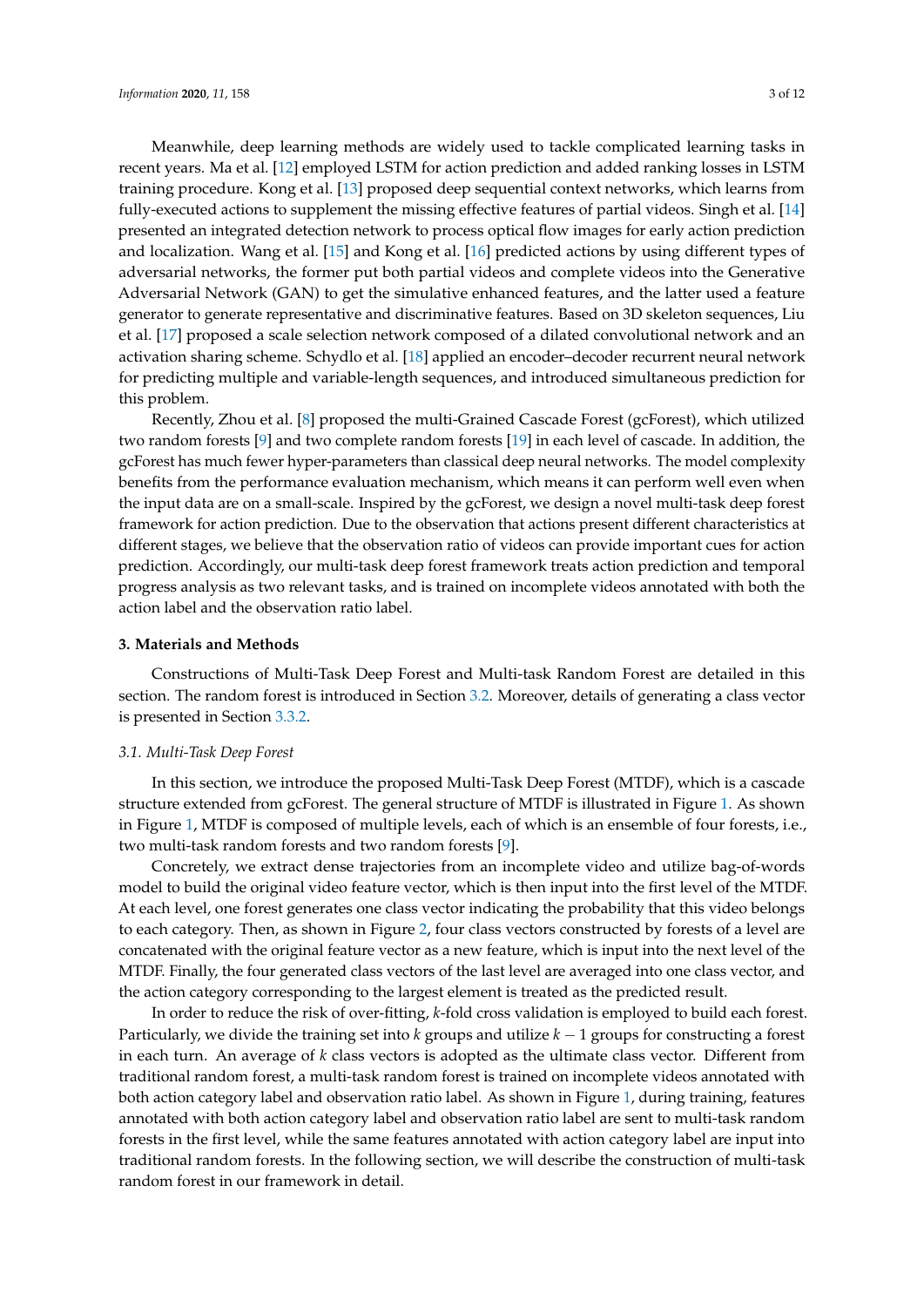<span id="page-3-1"></span>

**Figure 2.** Details of how to concatenate feature vectors at the first level. In this figure, we suppose that there are eight action categories.

#### <span id="page-3-0"></span>*3.2. Random Forest*

In our multi-task deep forest framework, two random forests [\[9\]](#page-10-5) are utilized in each level of cascade. A random forest is an ensemble of decision trees and its principle is to let the trees vote for the most popular class. Suppose that a training set  $D = \{(x_m, y_m)\}_{m=1:M}$  containing *M* samples is input into a random forest. Each sample  $(x_m, y_m)$  includes a feature vector  $x_m$  and an action category label  $y_m$ . In the construction of a decision tree, randomness is introduced by randomly generating several splitting schemes for a node. When a group of samples arrives at a node, the information gain of each split scheme will be calculated by the action labels. Then, the scheme with the largest information gain is selected as a best scheme and is utilized for splitting the node into a left child node and a right child node. The node will continue to split until the samples that reach the node are of the same class or the node reaches its maximum depth. For a test sample input into a random forest, the sample will traverse from the root node of each tree until it reaches a leaf node. The proportion of samples of each action category in the leaf node will be defined as a class vector *υ*, and the class vector *υ* will be regarded as the output of the decision tree. The average of the class vectors generated by all decision trees in the random forest is the final output of the random forest.

## *3.3. Multi-Task Random Forest*

A multi-task random forest is an ensemble classifier composed of multiple multi-task decision trees. Suppose that the training set  $D = \{(x_m, y_m^A, y_m^O)\}_{m=1:M}$  contains M segmented videos with known observation ratios. Each sample in  $D$  contains a feature vector  $x_m \in R^{F \times 1}$ , an action category label  $y_{m}^{A} \in \{1, 2, ..., K\}$ , and an observation ratio label  $y_{m}^{O} \in \{0.1, 0.2, 0.3, 0.4, 0.5, 0.6, 0.7, 0.8, 0.9, 1\}$ , where *F* is the number of features in a feature vector and *K* is the number of action categories. In order to reduce the association among different multi-task decision trees and enhance the overall performance of multi-task random forest, we employ the Bootstrap [\[20\]](#page-11-6) method to generate a subset *D*<sup> $\prime$ </sup> from the original training set *D* for each multi-task decision tree.

# 3.3.1. Construction of a Multi-task Decision Tree

In the construction of a multi-task decision tree, we keep a node sequence *S* and a pending node sequence *Q*. The element in the node sequence *S* is  $(node, l, f, c_1, c_2, \alpha, \beta, \nu)$ , where *node* is the node ID, *l* represents the depth, *f* indicates the parent node, *c*1, *c<sup>r</sup>* are the left child node and the right child node, *α* represents the split feature, *β* is the split value, and *υ* is the action category vector. In particular, if the node is an intermediate node, *υ* is null, and, if the node is a leaf node, *c*1,*c*2,*α*,*β* are null. The element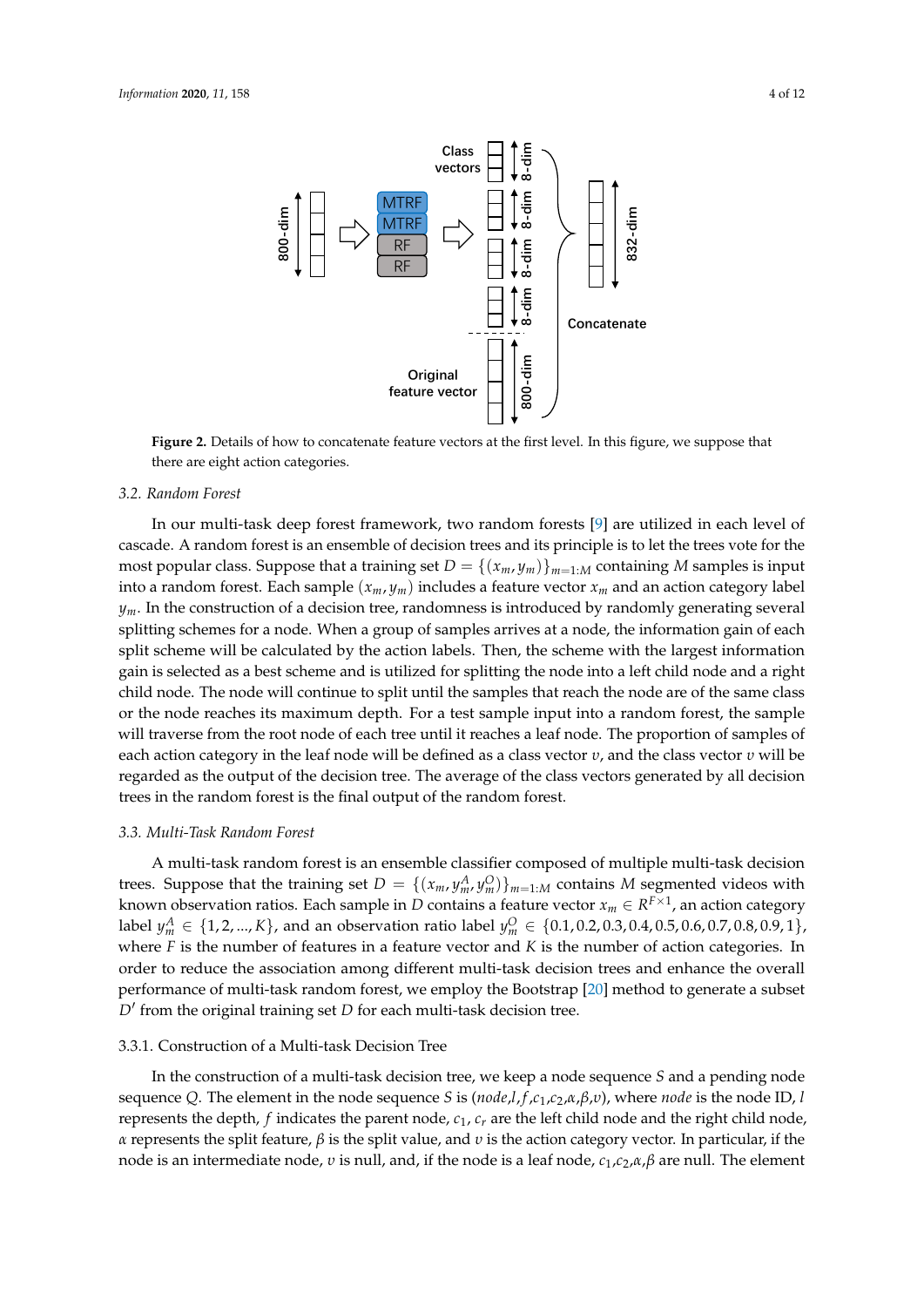in the pending node sequence *Q* is (*node*,*l*, *f*, *D*<sup>\*</sup>), where *node* is the node ID, *l* represents the depth, *f* indicates its parent node, and *D*<sup>∗</sup> is a dataset including all samples arriving at this node.

At first, a root node (1,1,0,*D'*) is crested and is put into *Q*, then a variable *counter* is initialized as 1. Then, we take the first node (*node*,*l*, *f* ,*D*<sup>∗</sup> ) in *Q*, and remove it from *Q*. If *l* is equal to the preset maximum depth *Lmax* of multi-task decision tree or samples in *D*<sup>∗</sup> belong to the same categories on both action category label and observation ratio label, the node is regarded as a lead node; otherwise, the node is an intermediate node.

For an intermediate node (*node*,*l*, *f*, *D*<sup>\*</sup>) taken from sequence *Q*, procedures of node split are illustrated in Figure [3.](#page-4-0) A group of split schemes  $\{(a_g, \beta_g)\}_{g=1:G}$  are generated, where  $\alpha_g$  is a randomly selected feature candidate and *βg* represents the split value generated according to values of samples in  $D^*$  on feature  $\alpha_g$ . Each scheme  $(\alpha_g, \beta_g)$  divides the dataset  $D^*$  into two subsets  $D_g^L$  and  $D_g^R$ . The former contains samples whose value on feature  $\alpha_g$  is smaller than  $\beta_g$ , and the latter is composed of samples whose value on feature *α<sup>g</sup>* is bigger than *βg*. Then, the best scheme (*α*∗, *β*∗) is chosen from  $\{(\alpha_g, \beta_g)\}_{g=1:G}$  for node split based on information gain maximization. Since each sample in *D*<sup>∗</sup> has two labels, namely action category and observation ratio, we need to choose one type of label for calculating information gain.

<span id="page-4-0"></span>

**Figure 3.** Details of node split for an intermediate node in a multi-task decision tree.

Particularly, if the observation ratio labels of all the samples in *D*<sup>∗</sup> are consistent, the information gain is calculated according to the action category label. Assuming that the proportion of samples in  $D^*$  belonging to the *k*-th action is  $p_k$ , the information entropy of  $D^*$  can be defined as

<span id="page-4-1"></span>
$$
EntAction(D^*) = -\sum_{k=1}^{K} p_k \log_2 p_k,
$$
\n(1)

where *K* is the number of action categories. For split scheme ( $\alpha_g$ ,  $\beta_g$ ), the information entropy EntAction( $D_g^L$ ) of  $D_g^L$  and the information entropy EntAction( $D_g^R$ ) of  $D_g^R$  can be calculated in terms of Equation [\(1\)](#page-4-1) as well. Accordingly, the information gain of utilizing split scheme ( $\alpha_g$ ,  $\beta_g$ ) is computed as

<span id="page-4-2"></span>
$$
GainAction(D^*, \alpha_g, \beta_g) = EntAction(D^*) - \frac{|D_g^L|}{|D^*|} EntAction(D_g^L) - \frac{|D_g^R|}{|D^*|} EntAction(D_g^R), \quad (2)
$$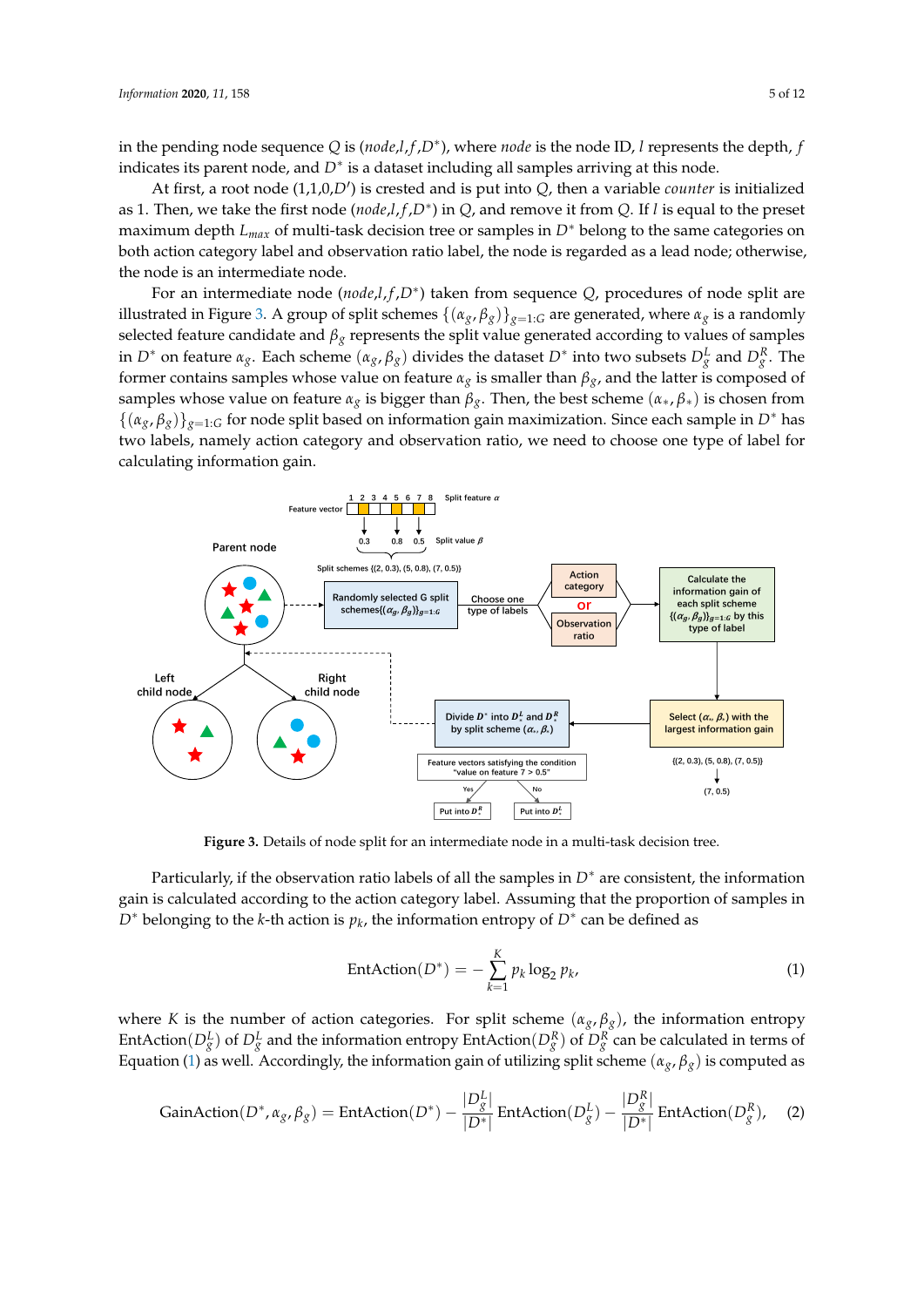where |*D*| indicates the number of samples in dataset *D*. Split scheme (*α*∗, *β*∗) with the largest information gain is selected for node split according to Equation [\(3\)](#page-5-1), and it divides the dataset *D*<sup>∗</sup> into  $D_*^L$  and  $D_*^R$ .

<span id="page-5-1"></span>
$$
(\alpha_*, \beta_*) = \underset{(\alpha_g, \beta_g)}{\arg \max} \text{GainAction}(D^*, \alpha_g, \beta_g). \tag{3}
$$

Similarly, if all the samples in *D*<sup>∗</sup> belong to the same action, the information gain is calculated according to the observation ratio label. Supposing that the proportion of the samples in *D*<sup>∗</sup> with the *j*-th observation ratio label is *q<sup>j</sup>* , the information entropy is defined as

<span id="page-5-2"></span>
$$
EntRatio(D^*) = -\sum_{j=1}^{10} q_j \log_2 q_j,
$$
\n(4)

where the number of discrete observation ratios is 10. For split scheme ( $\alpha_g$ ,  $\beta_g$ ), the information entropy EntRatio $(D_g^L)$  of  $D_g^L$  and the information entropy EntRatio $(D_g^R)$  of  $D_g^R$  can be calculated in terms of Equation [\(4\)](#page-5-2). Next, the information gain split scheme ( $\alpha_g$ ,  $\beta_g$ ) is calculated as

<span id="page-5-4"></span>
$$
GainRatio(D^*, \alpha_g, \beta_g) = EntRatio(D^*) - \frac{|D_g^L|}{|D^*|} EntRatio(D_g^L) - \frac{|D_g^R|}{|D^*|} EntRatio(D_g^R).
$$
 (5)

The split scheme ( $\alpha_*, \beta_*$ ) with the largest information gain is regarded as the best split scheme and is adopted for node split:

<span id="page-5-3"></span>
$$
(\alpha_*, \beta_*) = \underset{(\alpha_g, \beta_g)}{\arg \max} \text{GainRatio}(D^*, \alpha_g, \beta_g). \tag{6}
$$

More frequently, samples in *D*<sup>∗</sup> belong to different categories in terms of action label or observation ratio label. In this case, one type of label is randomly selected for calculation of information gain. Specifically, a predefined parameter  $\gamma \in [0,1]$  and a random variable  $\mu \in [0,1]$  are employed to control the selection. If  $\mu < \gamma$ , an action label is chosen to calculate the information gain GainAction $(D^*, \alpha_g, \beta_g)$ for each scheme  $(\alpha_g, \beta_g)$ , and the best scheme is determined according to Equation [\(3\)](#page-5-1). Otherwise, an observation ratio label is utilized to compute the information gain GainRatio(*D*<sup>∗</sup> , *αg*, *βg*), and Equation [\(6\)](#page-5-3) is employed to choose the split scheme.

After dividing  $D^*$  into  $D^L_*$  and  $D^R_*$ , the ID of the left child node is *counter* + 1 and the ID of the right child node is *counter* + 2. Then, the current intermediate node is expressed as (*node*,*l*, *f* ,*counter* + 1,*counter* + 2,*α*∗,*β*∗,*null*) and is further put into the node sequence *S*. Meanwhile, the left child node  $(counter+1,l+1,node,D_*^L)$  and the right child node  $(counter+2,l+1,node,D_*^R)$  are put into the pending node sequence *Q*. Then, the node counter is updated as *counter* = *counter* + 2.

For a leaf node (*node*,*l*, *f*, *D*<sup>\*</sup>) taken from sequence *Q*, we need to calculate the action category vector *υ* indicating the possibility that samples arriving at the leaf node belonging to each action category. To this end, we calculate the proportion  $p_k$  of samples in  $D^*$  belonging to the *k*-th action and create a class vector  $v = [p_1, p_2, ..., p_K]$  for this leaf node. Then, the leaf node is expressed as (*node*,*l*, *f* ,*null*,*null*,*null*,*null*,*υ*) and put it into the node sequence *S*.

Finally, if the pending node sequence *Q* is not empty, we will take the first node in *Q* again, or the construction of this multi-task decision tree is completed. The main steps of how to construct a multi-task decision tree are summarized in Algorithm 1.

## <span id="page-5-0"></span>3.3.2. Class Vector of a Multi-Task Random Forest

For a test sample input into a multi-task random forest, the sample will traverse from the root node of each tree until it reaches a leaf node. The class vector *υ* of the arrived leaf node is regarded as the output of the multi-task decision tree. An average of class vectors output from all the multi-task decision trees forms the final class vector of the multi-task random forest.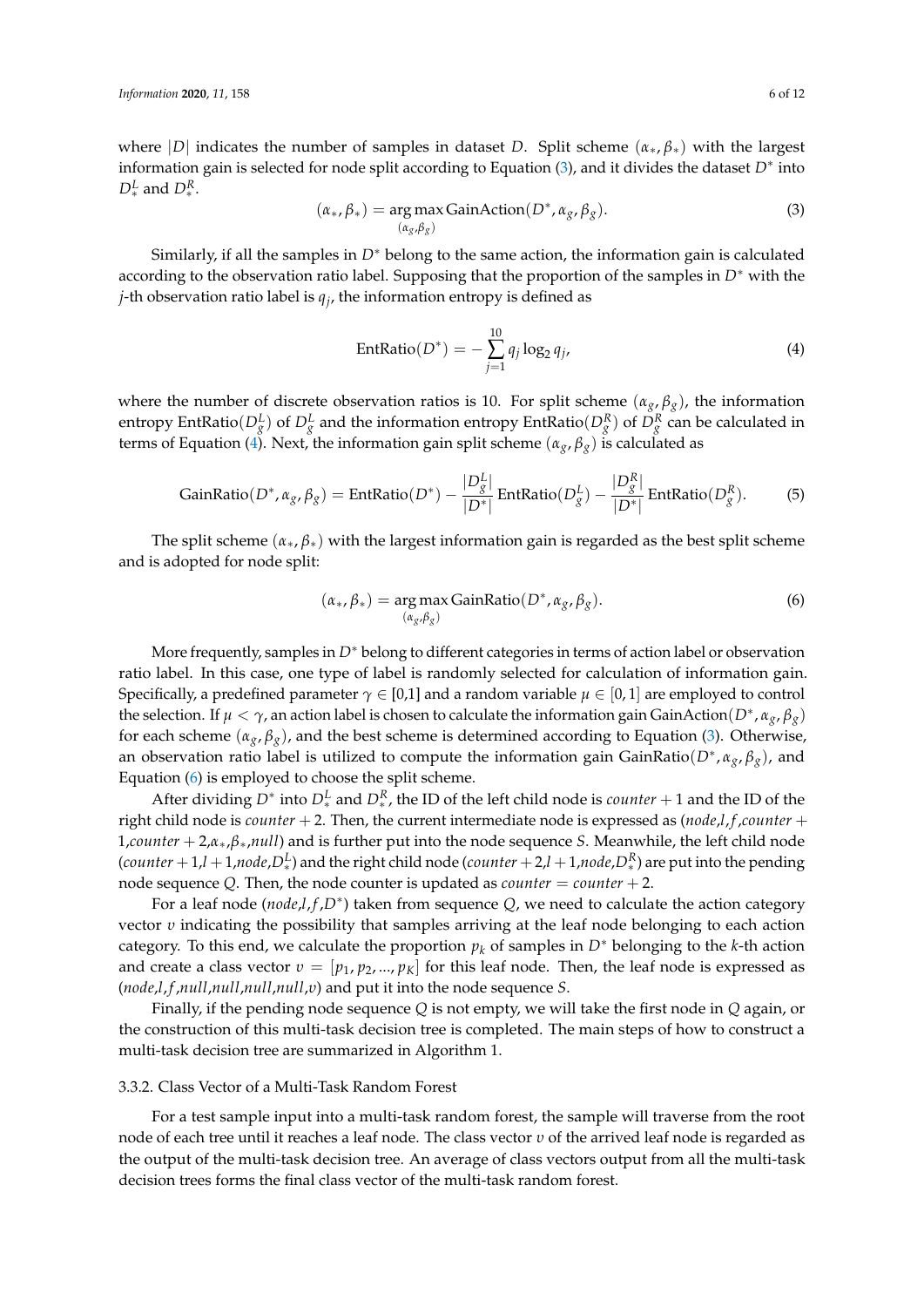## **Algorithm 1** Construction of a multi-task decision tree

**Input:** a training set  $D' = \{(x_m, y_m^A, y_m^O)\}$  $\binom{O}{m}\}_{m=1:M}$  // $x_m$  *is feature vector,*  $y_m^A$  *and*  $y_m^O$  *are labels* **Output:** a node sequence *S* 1: create a node sequence *S* storing settled nodes and a pending node sequence *Q* containing unsettled nodes; 2: create the root node as (1,1,0,D') and put it into *Q*; 3: *counter*  $\leftarrow$  1 // the total number of generated nodes 4: **while** *Q* is not *NULL* **do** 5: take out the first node (*node*,*l*, *f* ,*D*<sup>∗</sup> ) of *Q*; 6: **if** *l* is equal to the preset maximum depth **or** samples in *D*<sup>∗</sup> belong to the same categories on both action category label and observation ratio label **then** 7: // the current node is a leaf node 8: put the current node (*node*, *l*, *f* , *null*, *null*, *null*, *null*, *υ*) into *S*; 9: **else** 10: // the current node is an intermediate node need to be split 11: randomly select *G* split schemes  $\{(a_g, \beta_g)\}_{g=1:G}$ , and each scheme  $(a_g, \beta_g)$  splits samples in  $D^*$  into two subsets  $D_g^L$  and  $D_g^R$ ; 12: generate a random value  $\mu \in [0, 1]$  and compare it with a predefined parameter *γ*; 13: **if** *µ* < *γ* **or** samples in *D*<sup>∗</sup> belong to the same categories on observation ratio label **then** 14: //evaluate each split scheme in terms of action labels of samples in *D*<sup>∗</sup> 15: **for** *g* is 1 to *G* **do** 16: calculate the information gain GainAction(*D*<sup>∗</sup> , *αg*, *βg*) according to Equatio[n2](#page-4-2) 17: **end for** 18: choose the best split scheme  $(\alpha_*, \beta_*)$  according to Equation [3,](#page-5-1) and the dataset  $D^*$  is divided into subsets  $D_*^L$  and  $D_*^R$ ; 19: **else** 20: //evaluate each split scheme in terms of observation ratio labels of samples in *D*<sup>∗</sup> 21: **for** *g* is 1 to *G* **do** 22: calculate the information gain GainRatio( $D^*$ ,  $\alpha_g$ ,  $\beta_g$ ) according to Equatio[n5](#page-5-4) 23: **end for** 24: choose the best split scheme  $(\alpha_*, \beta_*)$  according to Equation [6,](#page-5-3) and the dataset  $D^*$  is divided into subsets  $D_*^L$  and  $D_*^R$ ; 25: **end if** 26:  $S \leftarrow (node, l, f, counter + 1, counter + 2, \alpha_*, \beta_*, null)$  //put the current node into S 27:  $Q ← (counter + 1, l + 1, node, D^L_{\frac{4}{3}})$ ) //put the left child node into Q 28:  $Q \leftarrow (counter + 2, l + 1, node, D_*^R)$ ) //put the right child node into Q 29: **end if** 30:  $counter \leftarrow counter + 2$ 31: **end while** 32: **return** *S*

## <span id="page-6-0"></span>**4. Experiments**

We evaluate our method on two datasets, and compare it with other methods. Section [4.1](#page-6-1) shows the details of these two datasets and the experimental setup. The results of our MTDF and comparisons are shown in Section [4.2.](#page-7-0) Additionally, we analyze the influence of several key parameters in Section [4.3.](#page-9-1)

#### <span id="page-6-1"></span>*4.1. Datasets and Experimental Setup*

The proposed MTDF approach is evaluated on two datasets: the UT-Interaction dataset including Set 1 (UT-I #1) and Set 2 (UT-I #2) [\[21\]](#page-11-7), and the BIT-Interaction dataset [\[22\]](#page-11-8). UT-I #1 contains six types of human interactions, i.e., shaking hands, hugging, kicking, pointing, punching, and pushing, which were collected on a parking area from real surveillance videos. Each human interaction has 10 videos performed by 10 groups of participants. UT-I #2 shares the same classes of interactions with UT-I #1,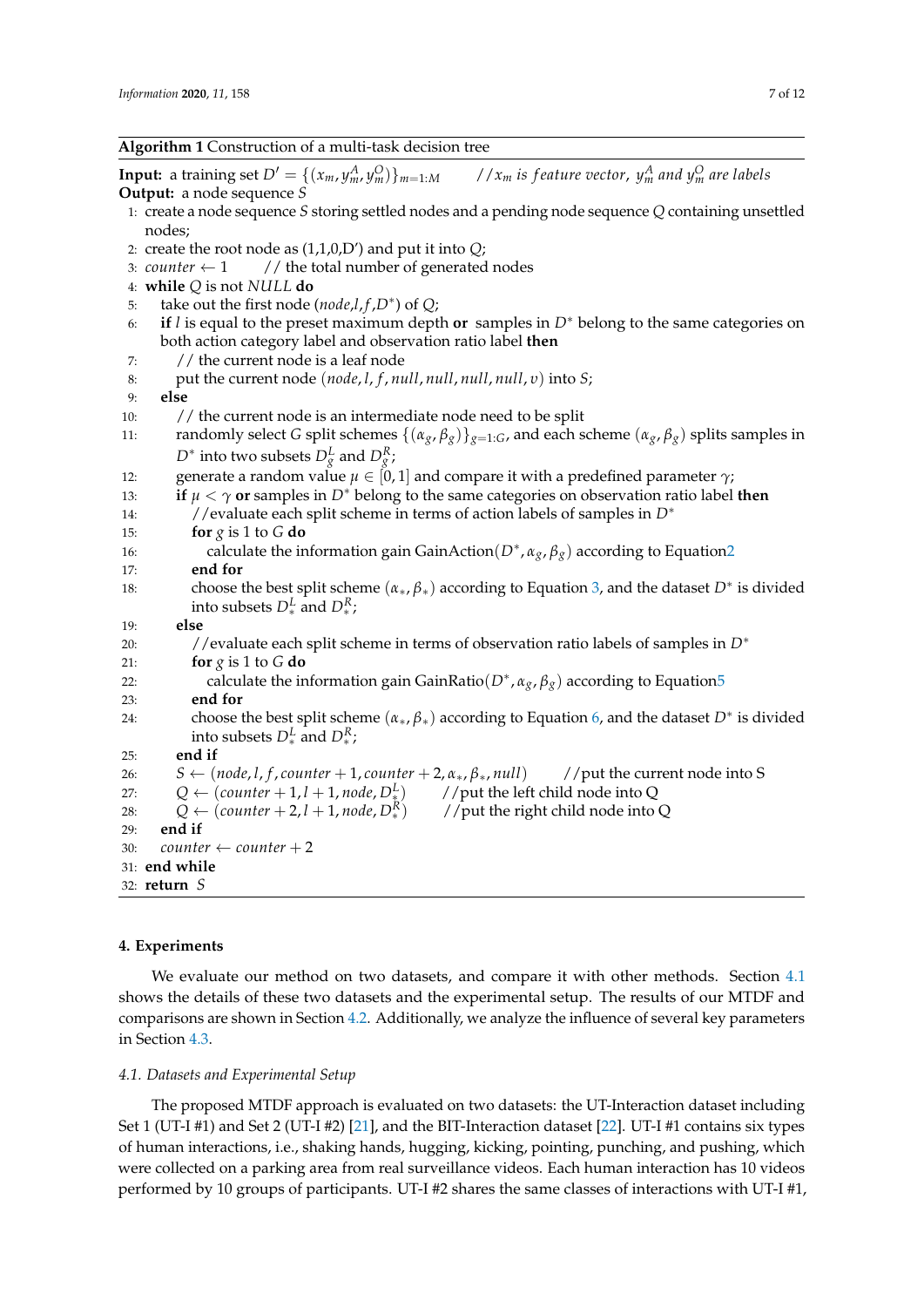but the background movements and camera jitters are larger over UT-I #1. On both UT-I #1 and UT-I #2 datasets, we utilize a 10-fold leave-one-out evaluation strategy.

The BIT-Interaction dataset consists of eight types of human interactions, each of which contains 50 videos. Complex background in this dataset poses great challenges for action prediction. In order to evaluate the proposed method, we take the first 34 videos in each class for training and utilize the last 16 videos in each class for testing.

The dense trajectory features [\[6\]](#page-10-12) are extracted from videos in both UT dataset and BIT dataset, and the bag-of-words model is employed to encode these dense trajectory features, following the experiment settings in [\[1,](#page-10-0)[4\]](#page-10-1). Crucially, in the following experiments, we set  $\gamma = 0.5$  for all multi-task decision trees, which means there is equal probability of using action category label or observation ratio label to calculate the information gain for splitting.

#### <span id="page-7-0"></span>*4.2. Experimental Results*

For more visible comparisons, we divide the experimental results into three parts. Comparison between MTDF and gcForest is shown in Section [4.2.1.](#page-7-1) Meanwhile, comparisons with other methods on UT-dataset and BIT-dataset are presented in Sections [4.2.2](#page-7-2) and [4.2.3,](#page-8-0) respectively. Due to the randomness of random forest and multi-task random forest, our method is run for 5 times and the average results are reported in this section.

#### <span id="page-7-1"></span>4.2.1. Comparison between MTDF and gcForest

In order to evaluate the effectiveness of the proposed multi-task deep forest, we compare it with the original gcForest [\[8\]](#page-10-4) on the UT-I #1, UT-I #2, and BIT datasets. The comparison experiments are summarized in Table [1.](#page-7-3)

<span id="page-7-3"></span>Table 1. Prediction results on UT-I #1, UT-I #2, and BIT dataset, using gcForest [\[8\]](#page-10-4) and our multi-task deep forest

| Observation ratio |                         | 0.1                    | 0.2              | 0.3                 | 0.4              | 0.5                                     | $0.6^{\circ}$    | 0.7              | 0.8              | 0.9              | 1.0                 |
|-------------------|-------------------------|------------------------|------------------|---------------------|------------------|-----------------------------------------|------------------|------------------|------------------|------------------|---------------------|
| $U$ T-I $#1$      | gcForest<br><b>MTDF</b> | 19.33%<br>$20.00\%$    | 33.67%<br>33.67% | 60.00%<br>$60.33\%$ | 78.00%           | 86.33%<br>$81.33\%$ $86.67\%$ $92.33\%$ | 91.67%           | 92.00%<br>93.00% | 91.67%<br>92.33% | 91.00%<br>91.67% | 90.67%<br>$91.67\%$ |
| $U$ T-I $#2$      | gcForest<br><b>MTDF</b> | $16.67\%$<br>$16.67\%$ | 32.33%<br>36.33% | 51.33%<br>52.67%    | 68.00%<br>69.67% | 83.33%<br>83.00%                        | 90.67%<br>91.67% | 93.67%<br>95.33% | 93.33%<br>94.67% | 92.00%<br>91.67% | 92.00%<br>91.67%    |
| BIT               | gcForest<br><b>MTDF</b> | 36.72%<br>$35.47\%$    | 60.94%<br>63.13% | 77.50%<br>79.22%    | 83.44%           | 85.63%<br>84.38% 85.78%                 | 85.00%<br>85.94% | 84.69%<br>86.09% | 84.38%<br>85.63% | 84.06%<br>85.31% | 84.06%<br>85.31%    |

On the UT-I #1 dataset, the proposed MTDF has achieved better or equal performance over the original gcForest at all observation ratios. Particularly, the MTDF achieves an improvement of 3.33% when the observation ratio is 0.4. On the UT-I #2 dataset, the proposed MTDF performs better than gcForest in most cases, and makes an improvement of about 4% at observation ratio 0.2. On the BIT dataset, our MTDF has achieved 0.15%-2.19% improvements over gcForest when more than 10% of videos are observed. In summary, it is effective to introduce an observation ratio label as an extra task during training, and our MTDF has shown improvement towards gcForest for action prediction. In particular, utilizing the observation ratio labels in the node splitting enhances the randomness of decision trees, which improves the discriminative power of MTDF.

## <span id="page-7-2"></span>4.2.2. Results on the UT-I #1 and UT-I #2 Datasets

Our MTDF is compared with DBoW [\[1\]](#page-10-0), MSSC [\[2\]](#page-10-6), MTSSVM [\[4\]](#page-10-1), and MMAPM [\[23\]](#page-11-9) on the UT-I #1 and UT-I #2 datasets. In addition, KNN-Dynamic and the baseline method adopted in [\[2\]](#page-10-6) are also employed in comparison. Our experiments utilize the same evaluation strategy as that in [\[2\]](#page-10-6).

The comparison results on UT-I #1 dataset are shown in Figure [4a](#page-8-1). Compared with the other methods, MTDF achieves better performance at  $r \in \{0.4, 0.5, 0.6, 0.7\}$ . When only the first 40% frames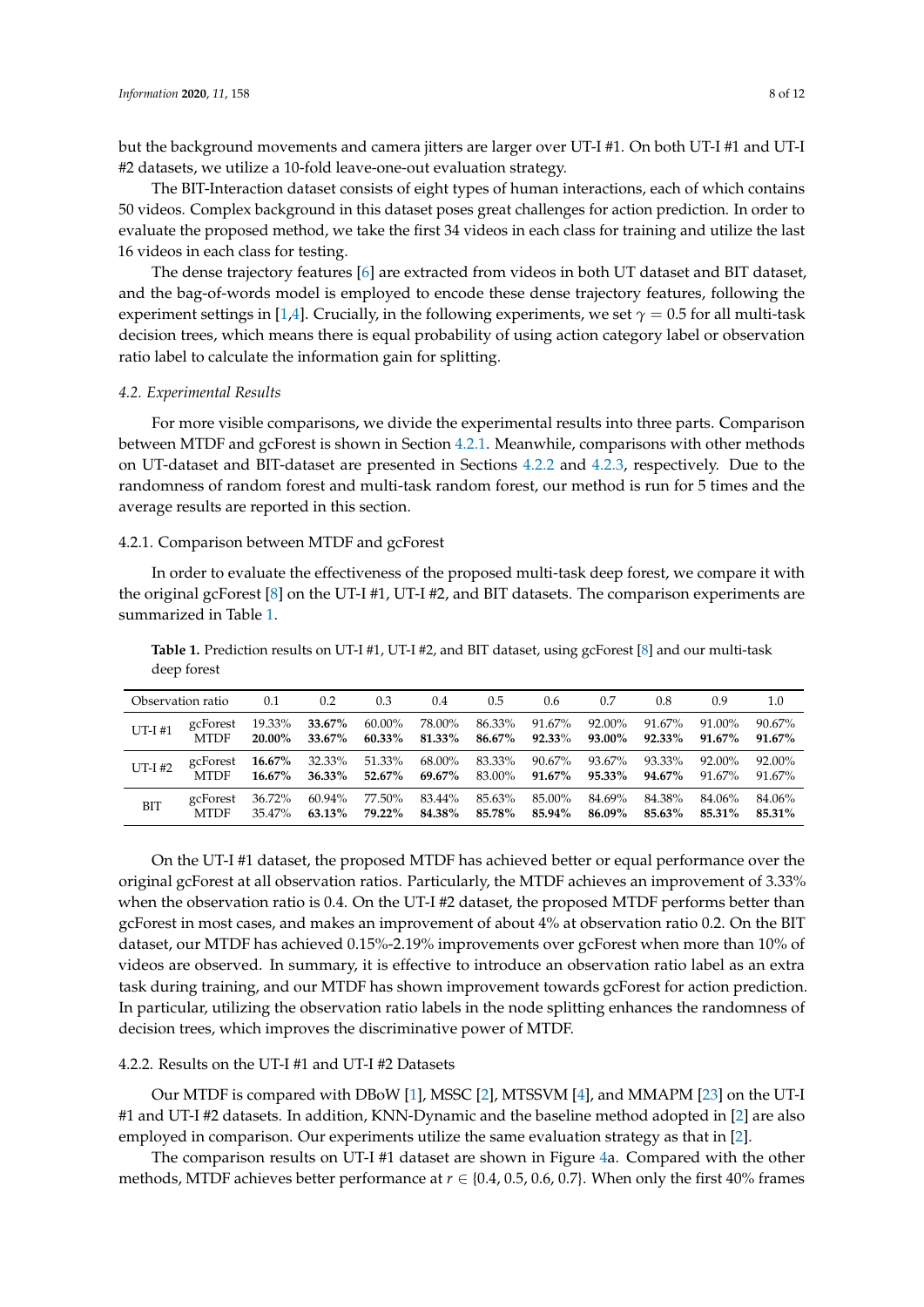of the testing videos are observed, recognition accuracy of our method is 81.33%. Then, the recognition accuracy of our method reaches 93% when the testing videos have been observed 70% frames. These results are much better than others at the same observation ratios. Our method does not perform well at observation ratio 0.1 because the video is so short that we cannot extract enough effective trajectories.

<span id="page-8-1"></span>

**Figure 4.** Prediction results on the UT-Interaction dataset.

Figure [4b](#page-8-1) summarizes the comparison results on UT-I #2 dataset. When more than 40% frames of the testing videos are observed, MTDF is able to achieve higher recognition accuracy than all the compared methods. When only the first 50% frames of the testing videos are observed, our MTDF achieves 83% recognition accuracy, which is much higher than other comparison approaches at the same observation ratio and even higher than MSSC, DBoW, and KNN-Dynamic with full observations.

## <span id="page-8-0"></span>4.2.3. Results on the BIT Dataset

<span id="page-8-2"></span>We also conduct experiments on the BIT-interaction dataset and compare the proposed MTDF with Dynamic BoW [\[1\]](#page-10-0), MSSC [\[2\]](#page-10-6), MTSSVM [\[4\]](#page-10-1), MMAPM [\[23\]](#page-11-9), DeepSCN [\[13\]](#page-10-11), and AAPNet [\[16\]](#page-11-2). The comparison results on BIT dataset are shown in Figure [5.](#page-8-2)



**Figure 5.** Prediction results on the BIT dataset.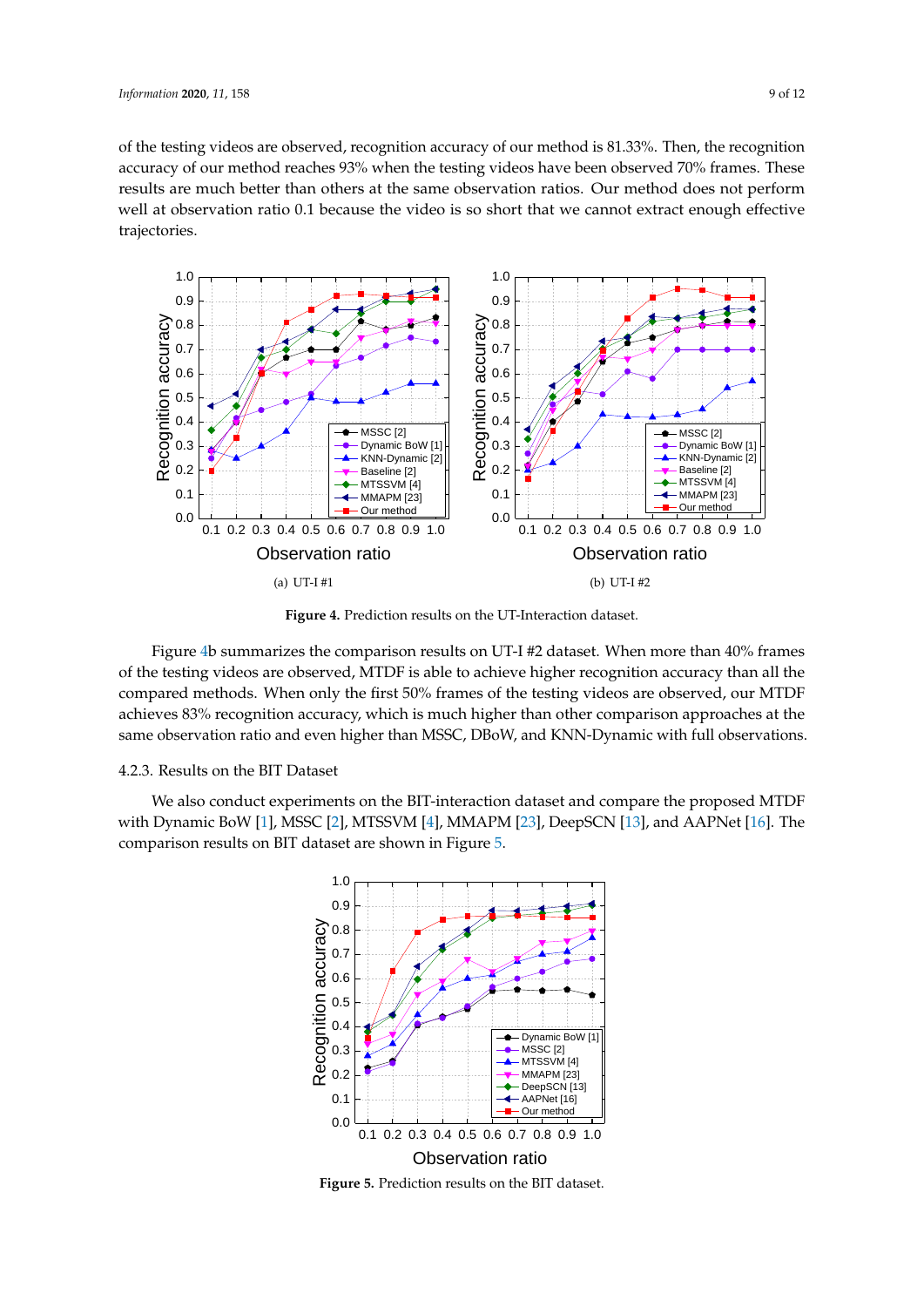Overall, the proposed MTDF outperforms MMAPM [\[23\]](#page-11-9), MTSSVM [\[4\]](#page-10-1), MSSC [\[2\]](#page-10-6), and Dynamic BoW [\[1\]](#page-10-0) at all observation ratios, and achieves comparable performance with DeepSCN [\[13\]](#page-10-11) and AAPNet [\[16\]](#page-11-2). Different from UT-I #1 and UT-I #2, effective trajectory information can be extracted at the first 10% frames of the videos on the BIT-interaction dataset. Therefore, the proposed MTDF achieves 35.47% prediction accuracy at observation ratio 0.1. For observation ratios 0.2, 0.3,0.4, and 0.5, the prediction performance of MTDF is much better than the other comparison approaches. Particularly, MTDF achieves 63.13% prediction accuracy at observation ratio 0.2, which is 17.96% over AAPNet [\[16\]](#page-11-2) and 18.3% over DeepSCN [\[13\]](#page-10-11). The prediction performance of MTDF does not increase significantly when the observation ratio is more than 0.6. One possible reason is that the key information for action prediction has been captured using the first 60% frames.

#### <span id="page-9-1"></span>*4.3. Effects of Parameters*

In this section, we talk about several key parameters in the construction of MTDF. To this end, we conduct experiments on the UT-I #1 dataset and analyze the influence of parameters.

In considering the computational complexity of forest construction, we set the number of trees in a forest and limit the maximum depth of each decision tree. Figure [6a](#page-9-2) demonstrates the accuracy trend with different numbers of decision trees at observation ratios 0.6, 0.7, and 0.8. When the number of trees is less than 100, building more trees makes the accuracy improve continuously. Then, the recognition accuracy tends to be stable when there are more than 100 trees in each forest. In general, the prediction accuracy increases as the number of trees increases, and convergence is at a certain value. Figure [6b](#page-9-2) shows how the maximum depth of each decision tree affects the action prediction performance. Generally, with the increase of depth, the curves of different observation ratios rise first and then decline slightly and stabilize gradually. One reasonable explanation is that very deep decision trees may overfit the training data and reduce the action prediction performance on testing data.

<span id="page-9-2"></span>

(b) Depth of trees vs. recognition accuracy

**Figure 6.** Recognition accuracy on the UT-I #1 dataset using different training parameters.

# <span id="page-9-0"></span>**5. Conclusions**

In this paper, we have presented a novel Multi-Task Deep Forest framework for predicting actions from partially observed videos. In the construction of Multi-Task Deep Forest, we have utilized the observation ratio to evaluate the temporal progress of training incomplete videos and treated video temporal progress analysis as another task relevant to action prediction tasks. Experimental results on the UT-Interaction and the BIT-Interaction datasets show the superior performance of Multi-Task Deep Forest over the original single-task gcForest, which demonstrates that incorporating video observation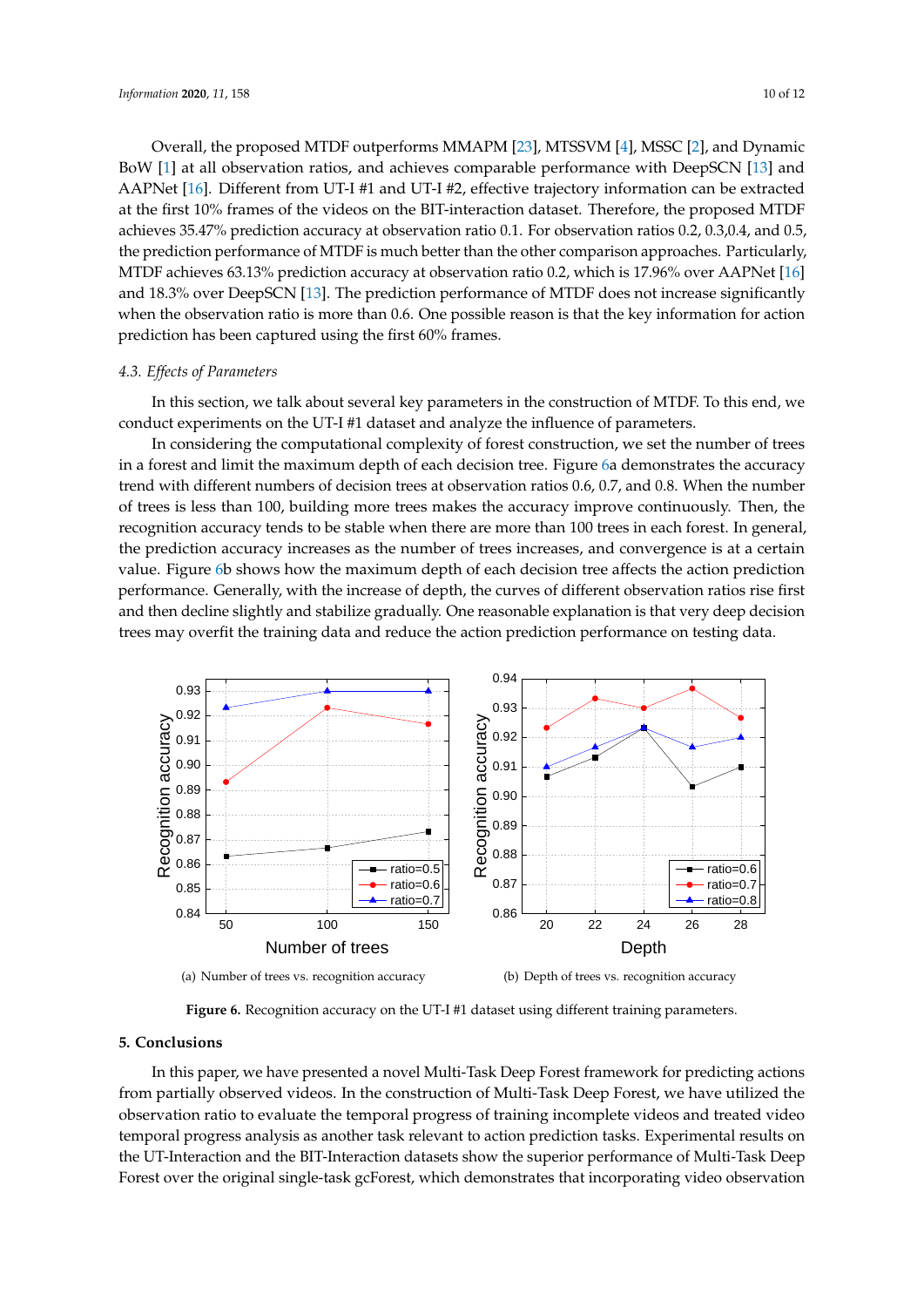labels during training can improve the action prediction performance. Moreover, the Multi-Task Deep Forest achieved better or comparable performance over the existing action prediction methods on both datasets, which has verified the effectiveness and reasonability of the Multi-Task Deep Forest.

**Author Contributions:** Investigation, T.Y.; Supervision, C.L., Z.Y., and X.S.; Writing—original draft, T.Y.; Writing—review and editing, C.L. and Z.Y. All authors have read and agreed to the published version of the manuscript.

**Funding:** This work was supported in part by the Foundation of Liaoning Educational Committee under Grant No. JYT19029, and in part by the Talent Scientific Start-up Project of Shenyang Aerospace University under Grant No. 18YB39, and in part by the National Natural Science Foundation of China (NSFC) under Grant No. 61602320.

**Conflicts of Interest:** The authors declare no conflict of interest.

# **Abbreviations**

The following abbreviations are used in this manuscript:

MTDF Multi-Task Deep Forest

MTRF Multi-Task Random Forests

RF Random Forest

## **References**

- <span id="page-10-0"></span>1. Ryoo, M.S. Human activity prediction: Early recognition of ongoing activities from streaming videos. In Proceedings of the IEEE International Conference on Computer Vision, Barcelona, Spain, 7 November 2011; pp. 1036–1043.
- <span id="page-10-6"></span>2. Yu, C.; Barrett, D.; Barbu, A.; Narayanaswamy, S.; Song, W. Recognize Human Activities from Partially Observed Videos. In Proceedings of the IEEE Conference on Computer Vision & Pattern Recognition, Portland, OR, USA, 23–28 June 2013; pp. 2658–2665
- <span id="page-10-7"></span>3. Lan, T.; Chen, T.C.; Savarese, S. A Hierarchical Representation for Future Action Prediction. In Proceedings of the European Conference on Computer Vision, Zurich, Switzerland, 6–12 September 2014; pp. 689–704.
- <span id="page-10-1"></span>4. Yu, K.; Kit, D.; Yun, F. A Discriminative Model with Multiple Temporal Scales for Action Prediction. In Proceedings of the European Conference on Computer Vision, Zurich, Switzerland, 6–12 September 2014; pp. 596–611.
- <span id="page-10-2"></span>5. Laptev, I. On Space-Time Interest Points. *Int. J. Comput. Vis.* **2005**, *64*, 107–123. [\[CrossRef\]](http://dx.doi.org/10.1007/s11263-005-1838-7)
- <span id="page-10-12"></span>6. Wang, H.; Schmid, C. Action Recognition with Improved Trajectories. In Proceedings of the IEEE International Conference on Computer Vision, Paris, France, 11 September 2014; pp. 3551–3558.
- <span id="page-10-3"></span>7. Liu, C.; Wu, X.; Jia, Y. A hierarchical video description for complex activity understanding. *Int. J. Comput. Vis.* **2016**, *118*, 240–255. [\[CrossRef\]](http://dx.doi.org/10.1007/s11263-016-0897-2)
- <span id="page-10-4"></span>8. Zhou, Z.H.; Feng, J. Deep Forest: Towards An Alternative to Deep Neural Networks. In Proceedings of the International Joint Conferences on Artificial Intelligence, Melbourne, Australia, 19–25 August 2017; pp. 3553–3559.
- <span id="page-10-5"></span>9. Breiman, L. Random Forests. *Mach. Learn.* **2001**, *45*, 5–32. [\[CrossRef\]](http://dx.doi.org/10.1023/A:1010933404324)
- <span id="page-10-8"></span>10. Wang, H.; Yang, W.; Yuan, C.; Ling, H.; Hu, W. Human activity prediction using temporally-weighted generalized time warping. *Neurocomputing* **2017**, *225*, 139–147. [\[CrossRef\]](http://dx.doi.org/10.1016/j.neucom.2016.11.004)
- <span id="page-10-9"></span>11. Feng, Z.; Torre, F.D.L. Generalized Time Warping for Multi-modal Alignment of Human Motion. In Proceedings of the IEEE Conference on Computer Vision & Pattern Recognition, Providence, RI, USA, 16–21 June 2012; pp. 3551–3558.
- <span id="page-10-10"></span>12. Ma, S.; Sigal, L.; Sclaroff, S. Learning Activity Progression in LSTMs for Activity Detection and Early Detection. In Proceedings of the IEEE Conference on Computer Vision & Pattern Recognition, Las Vegas, NV, USA, 26 June 2016; pp. 1942–1950.
- <span id="page-10-11"></span>13. Kong, Y.; Tao, Z.; Yun, F. Deep Sequential Context Networks for Action Prediction. In Proceedings of the IEEE Conference on Computer Vision & Pattern Recognition, Honolulu, HI, USA, 21–26 July 2017; pp. 1473–1481.